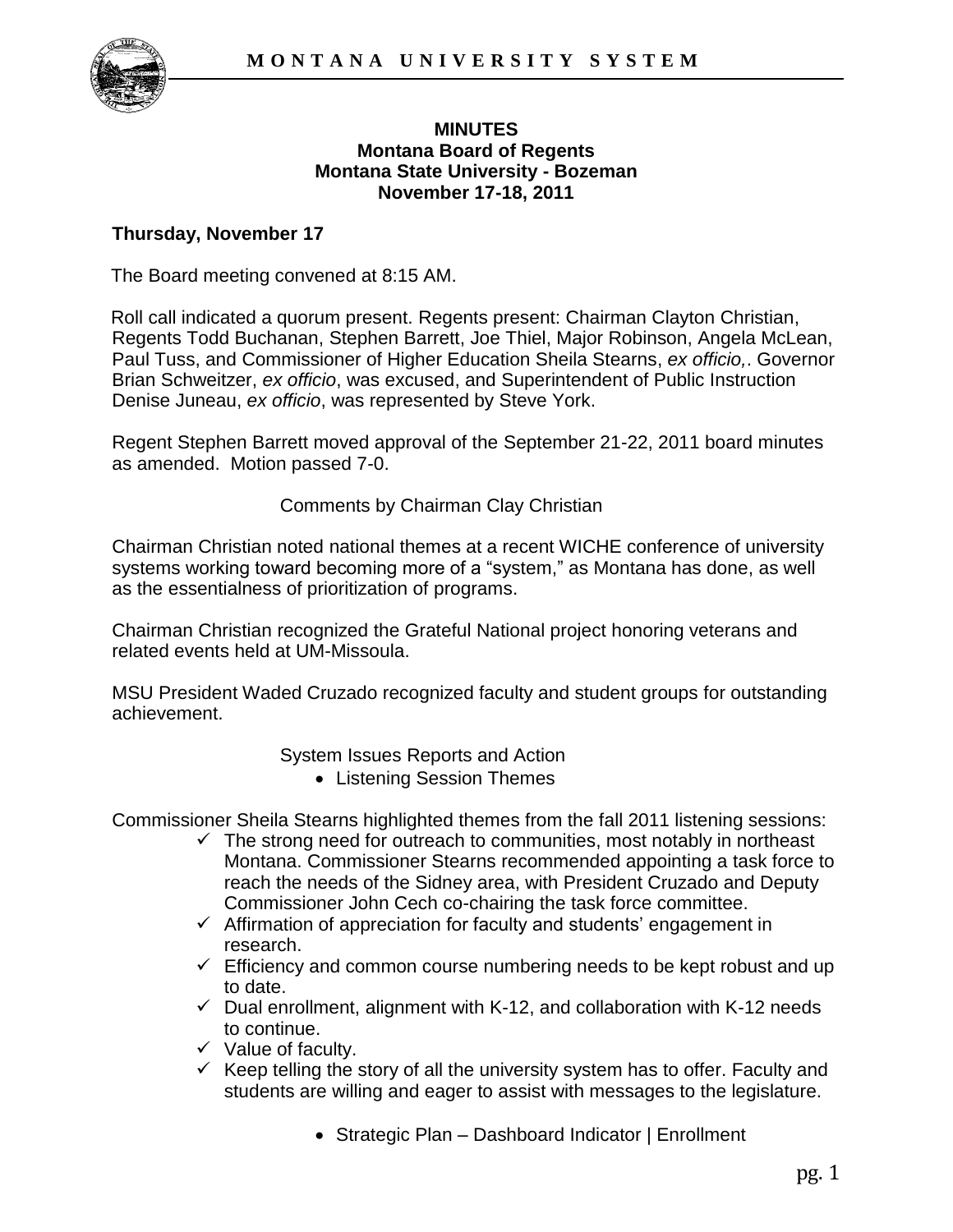

Associate Commissioner Tyler Trevor gave a presentation on the 2011 enrollment report which indicated an overall increase of .3 percent increase, resulting in the highest enrollment in Montana University System history. He stressed that the system has hit its peak and has sustained the growth. Mr. Trevor explained the report reflects 15 credits, being taken by one or more students, equals one FTE (full-time equivalent). He highlighted comparisons between resident and nonresident students, and by institutional type, and noted that two year education enrollment has doubled over the past two years. Mr. Trevor highlighted the important role of advising for student success and retention. He said a taskforce has been formed to develop best practices and learning outcomes for advising.

Panel: MSU Campuses

Topic: Goals, Plans, Challenges

MSU-affiliated campuses gave a presentation on student advising on their respective campuses. Some of the initiatives already occurring, as well as goals for future advising, included student orientation, transfer advising sheets, student support services, career advising, strong focus on retention, one-stop shop, advisors evaluating transfer coursework, financial literacy, approachability of advisors, peer advising, developing a culture of advising, how to evaluate the quality and effectiveness of advising, and online advising programs. The MSU campuses intend to hold a state-wide advising summit to enhance consistent and reliable professional and faculty advising.

# **ACADEMIC, RESEARCH, and STUDENT AFFAIRS COMMITTEE**

## **CONSENT**

- a. Revision of BOR Policy 404 Indirect Cost (F & A); OCHE *ITEM 153-104- R1111*
- b. Level II items (from September submission)

Board discussion followed with clarification that Associate of Applied Science degrees may require up to 72 credits, while Associate of Science or Associate of Arts degrees, which are transfer degrees, may require only 60 credits.

Public Comment:

Betsy Gains Quammen, MSU-Bozeman PhD student, spoke in support of the Chinese studies and the religious studies majors. (The religious studies major had been withdrawn from the agenda prior to the meeting.)

## **ACTION**

a. Montana Institute on Ecosystems; OCHE *ITEM 153-103-R1111* 

Deputy Commissioner Sylvia Moore noted that this is part of the EPSCoR grant (Experimental Program to Stimulate Competitive Research), and is an institute across the entire university system, a virtual institute, and involved extensive collaboration among the campuses. Regent Robinson proposed an amendment to the item, page 2,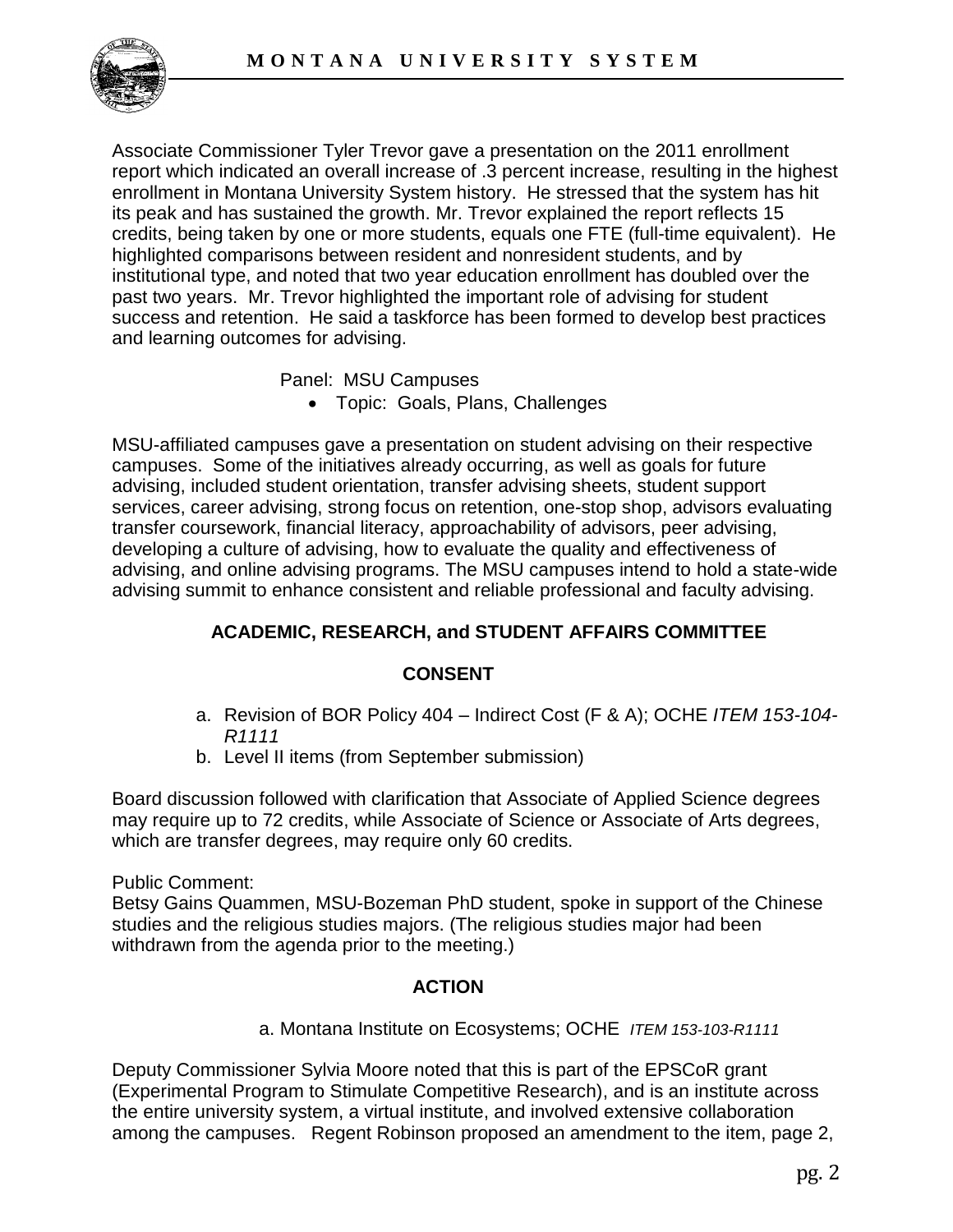

Objectives #4, to include tribal college collaboration. Regent Buchanan, committee chair, and Deputy Commissioner Moore agreed to insert the amendment.

b. Mission Change; MSU-Bozeman *ITEM 153-2006-R1111* 

President Cruzado explained that this focuses on the land grant mission and the importance of implementing the elements of learning, discovery, and engagement.

c. Resolution on Transferability; OCHE *ITEM 153-106-R1111*

Deputy Commissioner Moore stressed the importance of transferability and confirmed that this project is an ongoing partnership that will continue to go forward and focus on common learning outcomes.

Regent McLean noted the theme of transferability of credits is now embedded in discussions of high school teachers and counselors.

Associate Commissioner Trevor noted 8,000 courses have been given common course numbering throughout the transferability project. Regent Buchanan noted this is a good deliverable that has occurred.

## **INFORMATION**

a. Level I Memorandum (approved at OCHE)

There was no discussion on this item.

b. Update on American Indian and Minority Achievement

Brandi Foster, Director of American Indian and Minority Achievement (AIMA), OCHE, gave a presentation on minority achievement in Montana. She noted goals of increasing employment for minorities in the state, collaboration among the campuses, increased access and educational success, and development of strategic actions to achieve equity in educational outcomes.

Regent Angela McLean noted the efforts of K-12 education to embed the components of this work into school curriculum.

c. GEAR UP - New Award and New Approaches

Deputy Commissioner Moore noted GEAR UP (Gaining Early Awareness for Readiness for Undergraduate Programs) was recently awarded a seven-year, \$28 million grant. She noted that Sandy Merdinger, Director of GEAR UP, announced her retirement, effective the end of December, and commended Ms. Merdinger's outstanding service.

d. Affordability Taskforce Update

Associate Commissioner Trevor noted the affordability taskforce's examination of the total number of four-year degree recipients and their student debt load, adding that 63%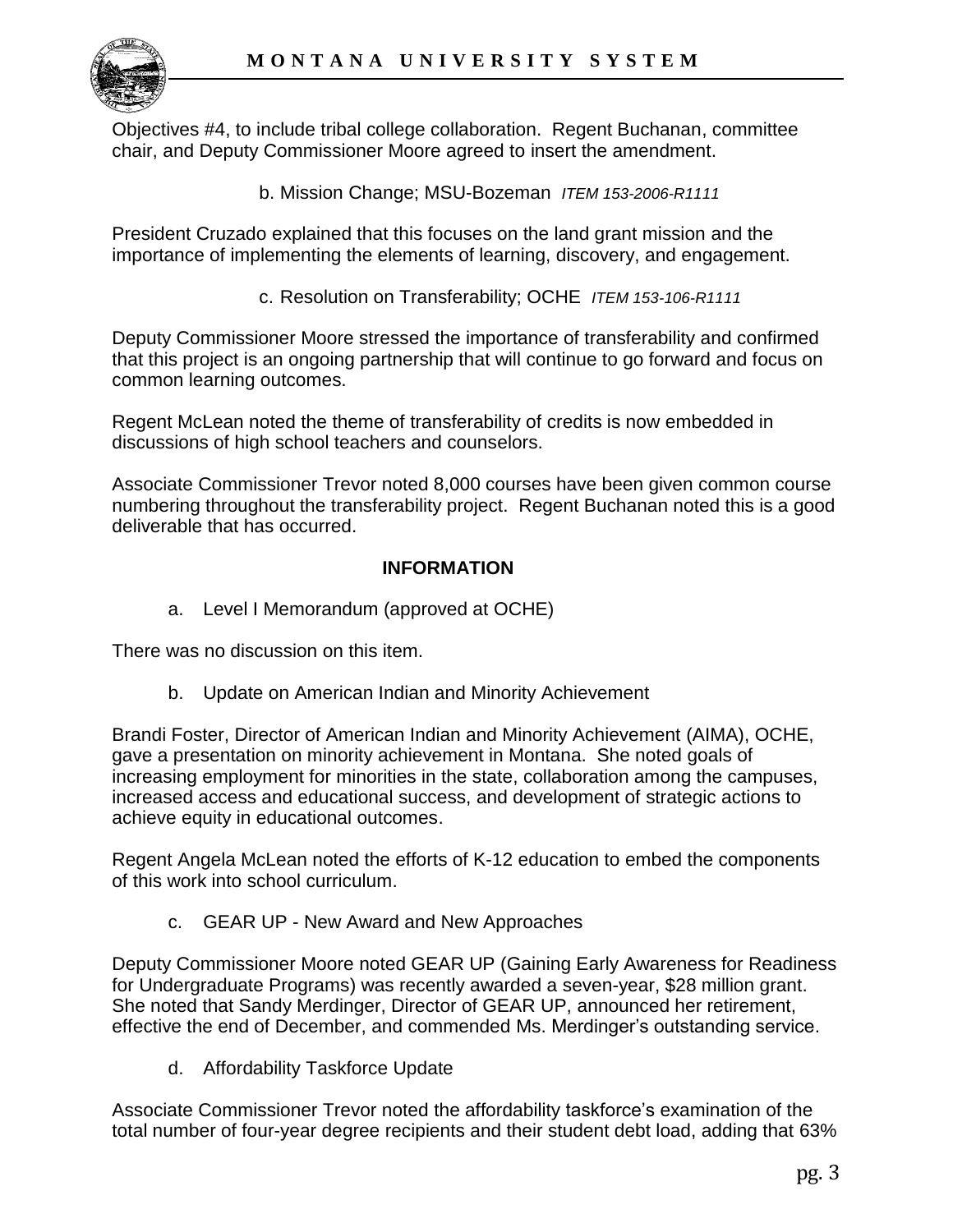

of MUS students graduated with student loans. He reported that more students are taking loans, and those students are borrowing higher amounts.

Bill Muse, UM-Missoula, noted that need based aid available to Montana students is very low and the state has been depending on federal Pell grants to meet the gap.

Jenifer Gursky, ASMUS President, spoke on funding, accessibility, decreased state funding, and the positive results from two-year education students transferring.

Commissioner Stearns noted committed efforts of her office focused on managing affordability and student debt. She said other states provide more need-based aid than Montana and they found that many Montana students are taking loans for living expenses as well.

Regent Barrett said a major issue regarding student debt is the number of years to college graduation.

e. Discussion on Developing PhD Programs at Montana Tech of UM

Chancellor Donald Blackketter spoke on the desire of MT Tech to provide doctoral education, dialog with MSU-Bozeman and UM-Missoula, current and potential funding, collaboration, and support of the MUS Strategic Plan and support for the state of Montana. He noted that five students have expressed interest in this program.

Discussion followed focused on the following points.

- $\checkmark$  MT Tech would like to come to the January board meeting with an action item for approval of offering PhD programs.
- $\checkmark$  Concern of duplication since material science programs already exist on other campuses.

Commissioner Stearns noted that her recommendation is for a small portion the \$300,000 appropriated to the MUS by the legislature for exploration of this topic to be spent on an independent study of the need and opportunity for collaborative engineering PhD programs in Montana. She added that the board does not have enough data yet to make a decision whether or not to move this forward.

Chairman Christian said board members need to know if there is something unique to only MT Tech that would indicate a need for this program, then the conversation is worth moving forward. If another campus can do the same work, then this should not move forward simply to just expand the system.

President Cruzado noted that, while there have been many conversations among the campuses, her understanding is that a group of faculty at MSU are already engaged in materials science, and the understanding regarding the funding from the legislature was to do a feasibility study, to have an objective approach. President Cruzado and Regent McLean agreed with Commissioner Stearns' recommendation.

Regent McLean spoke in support of expanding opportunities for the students and supported moving the conversation forward.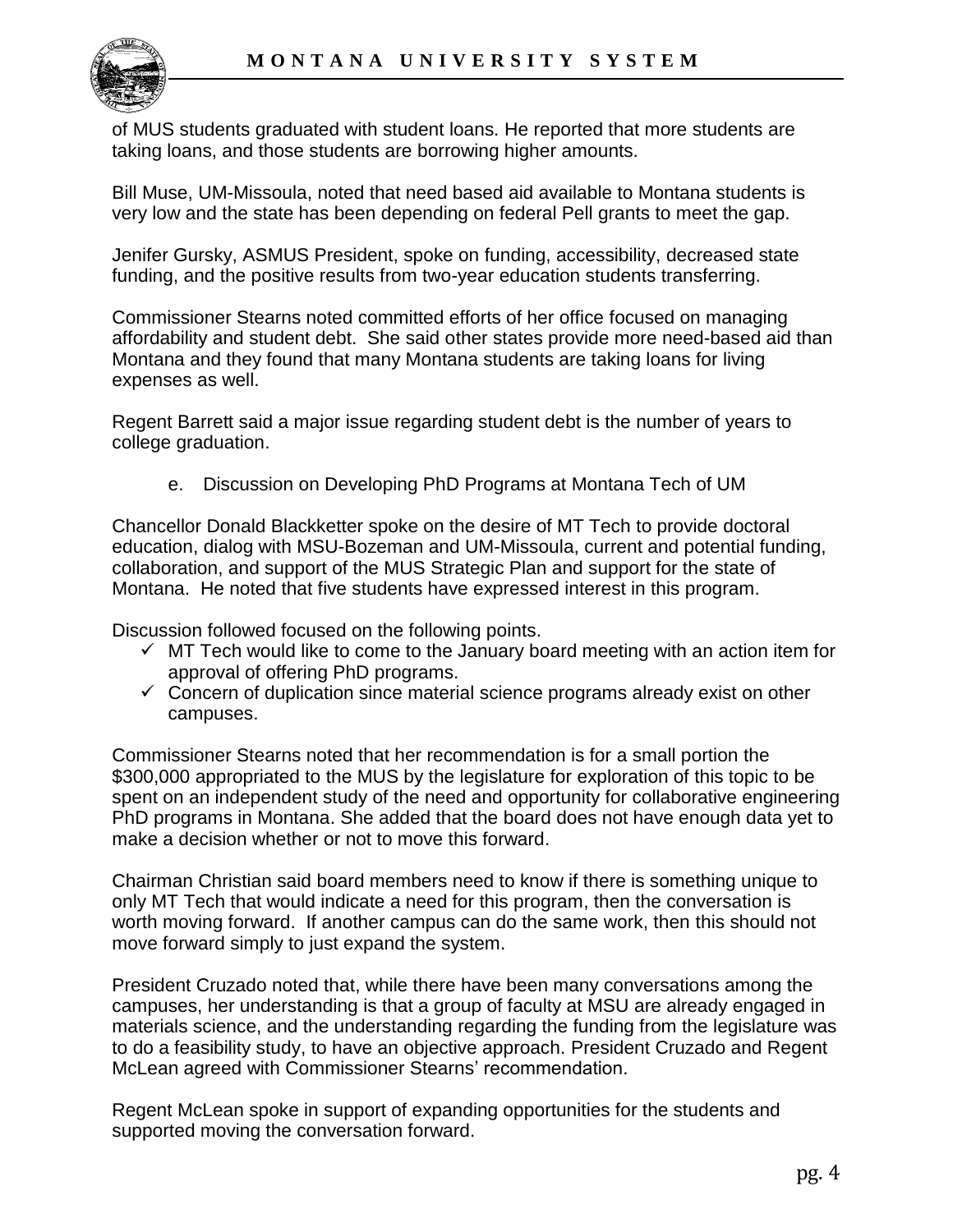

The board expressed concern about adding this program from an operational perspective and requested more information before moving this forward for a decision, including information on how a collaborative approach would work.

f. Update on Digital Learning Resources Project at UM

Provost Perry Brown, UM, noted digital books cost approximately 50% of the cost of paper textbooks, and explained that UM may eventually request approval from the board for a student fee to cover the cost. This is currently a pilot project at UM and they are examining national best practices. UM will have data on the project once the courses are completed.

g. NWCCU Core Themes; MSU-Northern and MSU-Bozeman

There was no discussion on this item.

h. Discussion of Long-term Financing Plan for Accelerated BSN Program

Due to time constraints, the Chair decided to delay discussion on this information item to a future meeting.

- i. Academic Program Review
	- MSU-Bozeman
	- MSU-Billings
	- MSU-Northern
	- MSU-Great Falls COT
	- UM-Missoula
	- Montana Tech of The University of Montana

Regent Barrett requested reviewing the process to provide more information from the reports and to also indicate what programs are removed.

Deputy Commissioner Moore said the program reviews are of the most use to the campuses and are part of the quality control on the campuses. The type of review varies depending on campus resources, with some campuses hiring outside reviewers. Dr. Moore said the Chief Academic Officers will review the program review process to develop recommendations to the board.

Public Comment

- Miles Pennell, ASMT President, spoke in support of the development of a PhD program at MT Tech.
- Dave Beck, UM-Missoula, spoke of concern of the national trend of placing a larger percentage of the cost of higher education on the students.

Panel: UM Campuses

Topic: Goals, Plans, Challenges

UM President Engstrom and the UM-affiliated campuses spoke on optimizing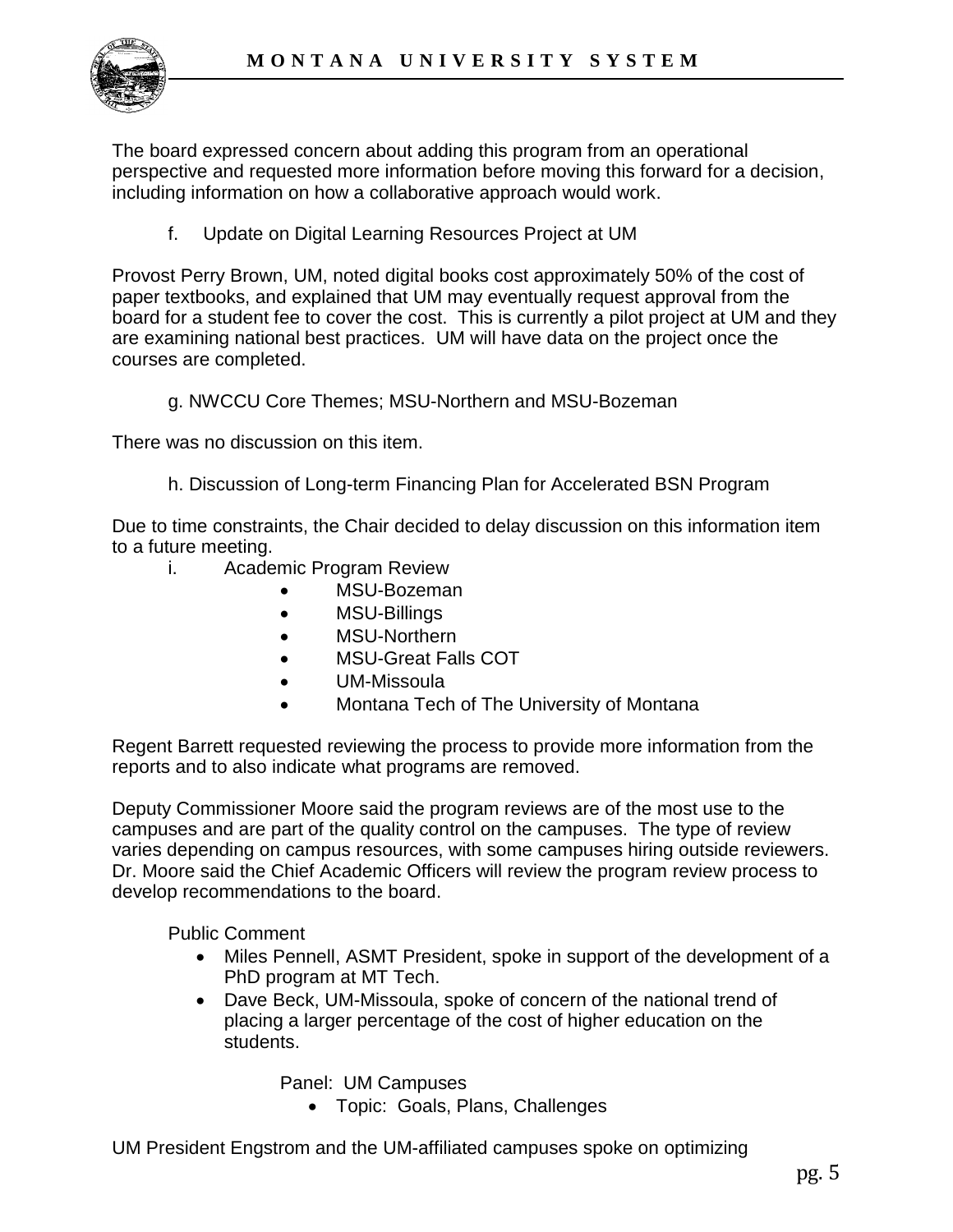

opportunities for students and access. The campuses highlighted innovation occurring at their campuses including the Grateful Nation project in honor of veterans, campus days, best practices focused on target issues, strategic planning, virtual work, student advising, and a global leadership initiative.

## **ADMINISTRATIVE, BUDGET AND AUDIT OVERSIGHT COMMITTEE**

### **INFORMATION**

a. Trust Lands Update

OCHE staff provided an update of the progress on the implementation of Senate Bill 409, which was passed by the 2011 Legislature and which revised the rate-setting process for trust land recreational sites which benefit our campuses, primarily Montana State University-Bozeman and Montana Tech of The University of Montana. Rules interpreting and implementing the law have been proposed. OCHE will provide comments on those rules in December. In January final rules will be proposed to the Land Board, which will then adopt final rules. MUS campuses can expect rate changes arising out of this new law and revised rules in late 2012 or early 2013.

Terry Leist, MSU Vice President for Administration, and Chancellor Blackketter, Montana Tech, provided their best estimates of the impact of Senate Bill 409, upon implementation. Vice President Leist estimated that student fees would have to go up \$35 per semester should the trust land proceeds decrease as expected; Chancellor Blackketter's estimate was that Montana Tech would have to increase student fees by approximately \$35 per year for every \$100,000 in reduction of land grant income.

b. Energy performance Contract Update; MSU-Bozeman

Vice President Leist said MSU intends to bring a request for \$8.7 million to the board for approval in January which will include several projects, taking 18-24 months for completion.

Regent Joe Thiel urged support of this project and moving this forward.

c. Audit Reports; OCHE

Deputy Commissioner Robinson noted the three financial audits with UM getting three recommendations and MSU receiving ten recommendations, including the MSU 2% tuition waiver issue. The OCHE audit included a clean opinion with zero recommendations.

d. Update on construction of a new dorm; MT Tech

Chancellor Don Blackketter noted that MT Tech has contracted with an architect and is in the beginning planning phase for the project, which is for a possible 200-bed facility.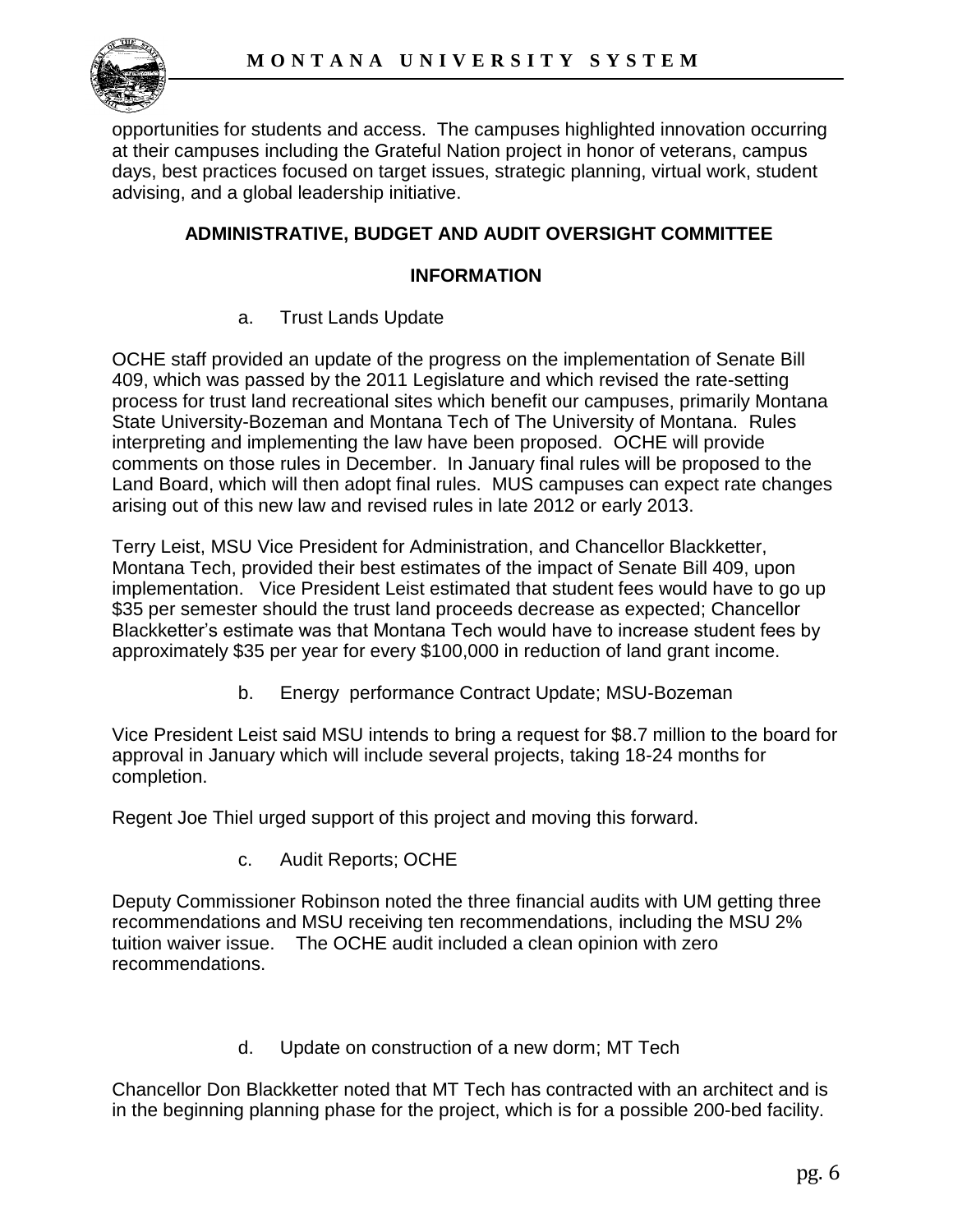

It is the intent of MT Tech to bring forth a request for additional authority to proceed further on the project. He noted the intent is to have this be a self-supporting facility.

# **CONSENT**

- a. Approval Request of Short Term Loans for IT Infrastructure Replacement Plan; MSU-Bozeman *ITEM 153-2005-R1111*
- b. Authorization to Expend Student Computer Technology Fees; UM-Helena COT *ITEM 153-1901-R1111*
- c. Local Executive Board Appointments; OCHE *ITEM 153-105-R1111*
- d. Revision of Board of Regents Policy 217.1, Local Executive Boards; OCHE *ITEM 153-112-R1111*
- d. Horsemanship Lease Agreement; UM-Western *ITEM 153-1601-R1111*

#### **ACTION**

a. Design a New Academic Classroom and Office Building – College of Business; MSU-Bozeman *ITEM 153-2003-R1111*

President Cruzado noted this building would be a College of Business, state of the art teaching facility. The item requests authorization to move forth with the planning process for the facility which has received a private donation to fund the cost of construction.

> b. Renovation of Wilson Hall Writing Center; MSU-Bozeman *ITEM 153- 2002-R1111*

Vice President Leist, MSU, explained this is for an expansion and renovation of the writing center to provide a better learning environment and increased access for students.

> c. Design and Construction of Museum of the Rockies Planetarium Upgrade; MSU-Bozeman *ITEM 153-2001-R1111*

Terry Leist noted the Planetarium opened 20 years ago and is in need of an upgrade, including current technology needs. He told the board this project would utilize nonstate funds funds from the reserves of the planetarium and fundraising.

> d. Repair Mechanical & Electrical Systems in Student Union Building; MSU-Billings *ITEM 153-2701-R1111*

Chancellor Rolf Groseth, MSU-Billings, said part of the funding will come from an intercap loan. MSU-Billings students agreed to use student building fees for this project as well.

e. Curry Health Service Renovation; UM-Missoula *ITEM 153-1001-R1111*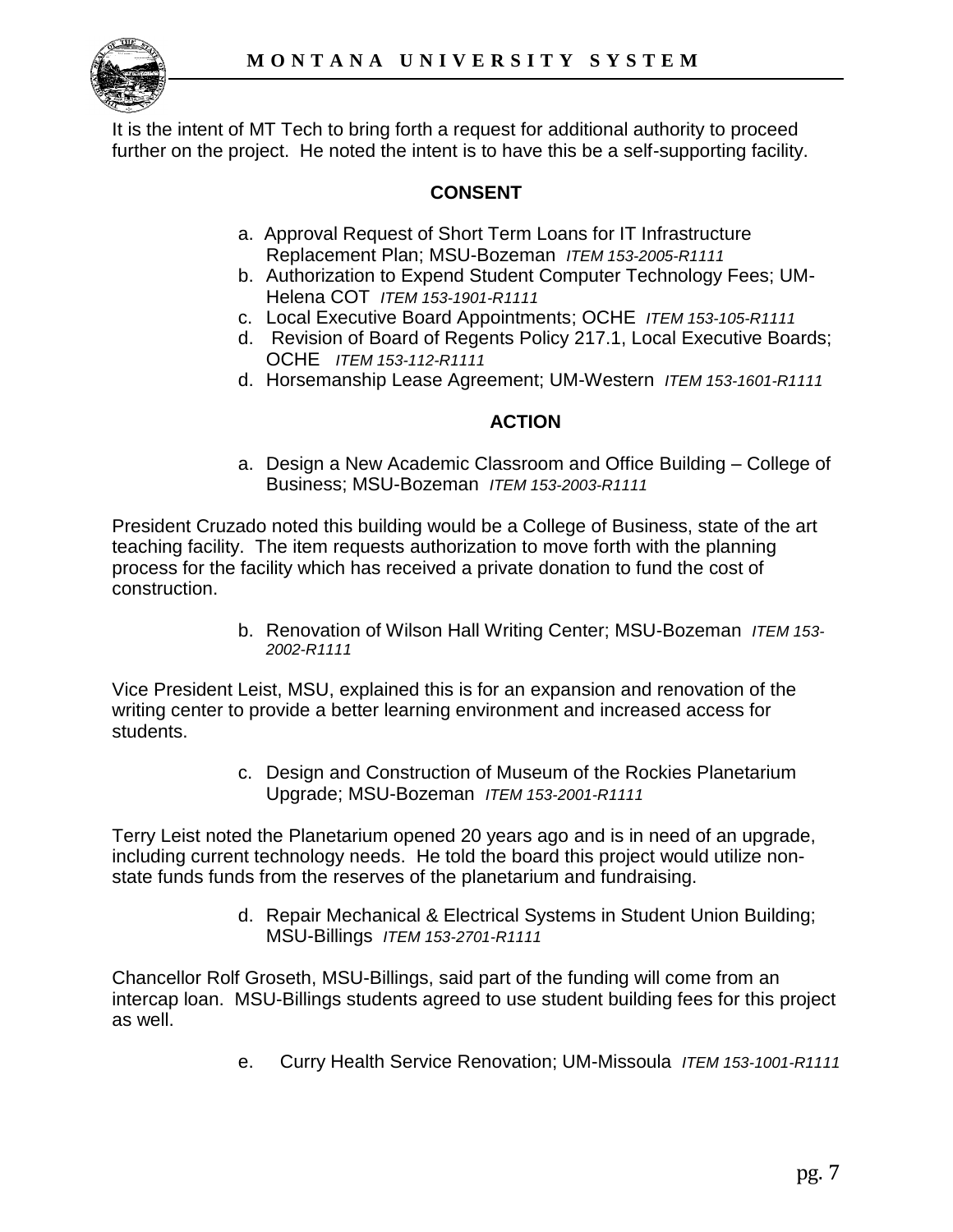

Assistant Vice President Rosi Keller, UM-Missoula, explained this project is being driven by student demand for services. She noted this utilizes the current space more efficiently. The majority of funding would come from an intercap loan.

f. Reorganization of MonTEC; UM-Missoula *ITEM 153-1011-R1111 |* 

Bob Duringer, UM-Missoula Vice President for Administration, explained that UM-Missoula has become the operator of MonTEC, due to the dissolution of the Missoula Area Economic Development Corporation (MEADC). This item requests approval of the new relationship between MonTEC and The University of Montana. He noted that UM will provide bridge financial assistance to MonTEC over the next two years to keep the organization moving forward.

> g. Authorization to Name the University Theatre The George and Jane Dennison Theatre; UM-Missoula *ITEM 153-1012-R1111*

President Engstrom indicated this is in recognition of former President George and Jane Dennison. Former President Dennison took the lead in renovation of the theatre and it is the site of numerous activities. Given the Dennisons' contributions to the campus and the arts, this is the right thing to do. He noted a tragic accident in which Keith Dukes, an employee of the private construction company that built the facility, was killed on site and told the board a plaque in Mr. Duke's memory will be placed in the facility.

### **Public Comment**

- Blake Bjornson, ASMSU, spoke in support of the MSU action items.
- Pat Downing, President of the Board of Trustees, Museum of the Rockies, spoke in support of the Museum of the Rockies Planetarium upgrade.
- Miles Pennell, MT Tech student, referenced SB 409, urged the board to move forward with the cabin site issue and to recover this money and spoke in support of the new dormitory planning.
- Lisa Titus, Director of OneMontana, updated the board on the project focused on urban vs. rural issues in the state.

The board recessed at 4:45 PM for the purpose of Executive Session to discuss a personnel item.

#### **Friday, November 18**

The Board reconvened at 8:45 AM.

## **STAFF AND COMPENSATION COMMITTEE**

#### **INFORMATION / DISCUSSION**

a. Commissioner Search Update

Regent Major Robinson noted an executive search firm, Greenwood Asher & Associates, is assisting with the search for the commissioner of higher education, due to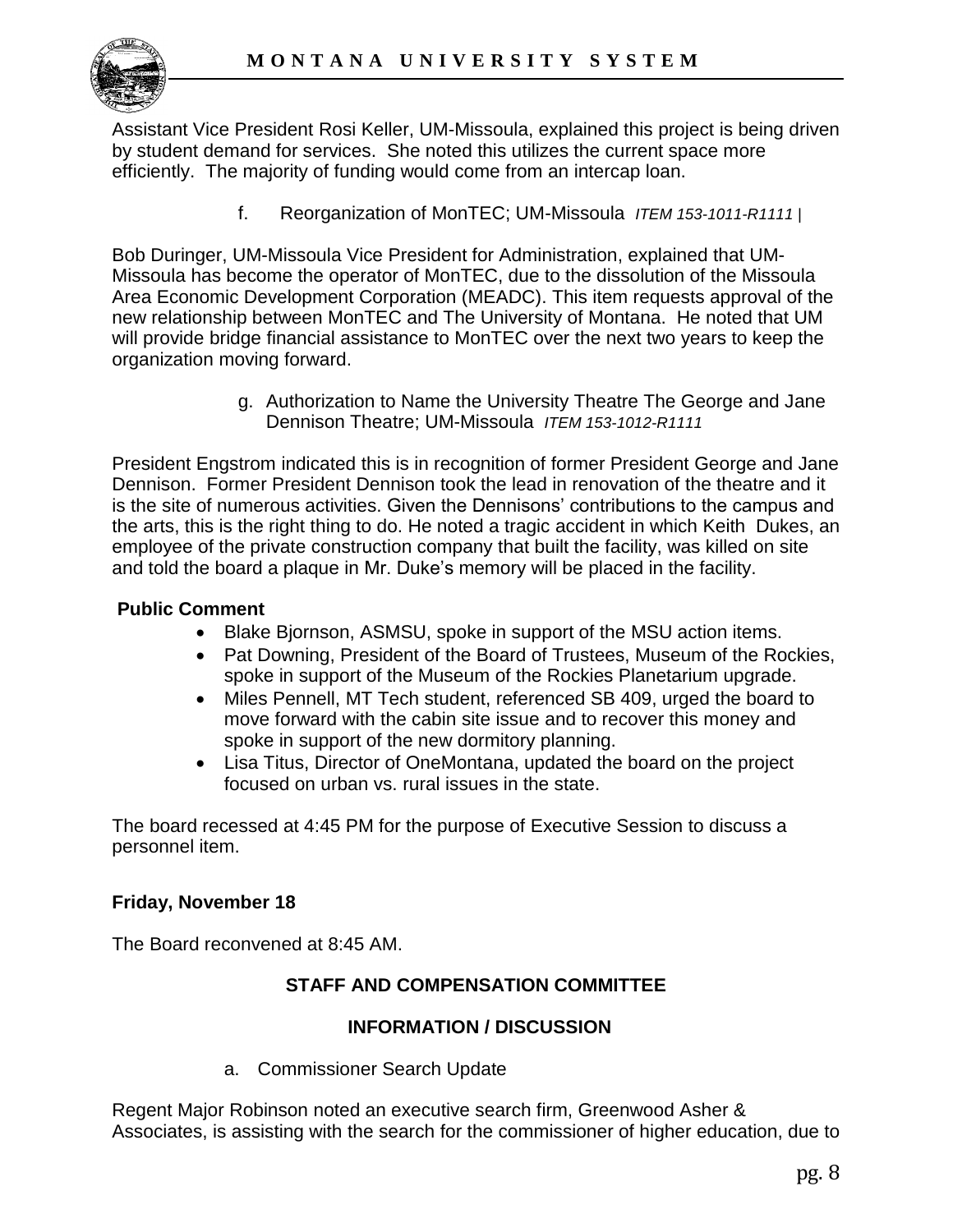

Commissioner Stearns' pending retirement. Betty Asher met individually with the regents recently to determine qualifications and skills needed for the position and joined in listening sessions in several Montana cities regarding the attributes desired for the position.

b. MUS Workers Compensation Obligations

Leah Tietz, Director of Workers Compensation, OCHE, noted new provisions of the MT Workers' Compensation Act passed by the 2011 Legislature require MUS to make additional efforts to facilitate stay-at-work/return-to-work for injured employees. Stayat-work/return-to-work (saw/rtw) is the process of getting workers back to productive work as soon as safe and appropriate to do so following a work related injury, even if they are not yet able to perform 100% of their regular work duties. The MUS Work Comp Program is drafting policies and procedures to bring the MUS into compliance with the new requirements when they take effect July 1, 2012.

Director Tietz expects to come back to the BOR with recommended revisions to current BOR Policy 713.2. She requested support from the BOR and the campus CEOs as the WC Program engages campus departments to collaborate on the planning and implementation of return to work assistance to best meet campus needs and meet the new statutory requirements. Efforts by the MUS to get employees back to work as soon as safely possible following an injury are aligned with current BOR policy, MT public policy and MT statute.

c. Faculty/Staff Recruitment and Retention *Kevin McRae, OCHE*

Kevin McRae, OCHE, noted recommendations for the regents to consider and plan early in the biennial process in the planning for any possible initiatives on recruitment and retention. He requested guidance from the board for including faculty and staff input on recruitment and retention issues in developing the budget for the next biennium.

Commissioner Stearns recommended holding an event early in 2012 for a special analysis as the regents put together budget priorities. In addition to faculty and staff, every campus CEO is dealing with the challenges of recruitment and retention and have made it a priority for the board to include budget funding for compensation. Commissioner Stearns requested the campuses gather data on recruitment and retention options. The board agreed with the recommendation and for moving forward with planning for this event.

Public Comment:

- Marvin Lansverk, MSU Faculty, spoke in support of holding such an event and noted the challenge of increased faculty vacancies.
- Marco Ferro, MEA-MFT, expressed appreciation to OCHE and the BOR for moving this forward and the attention focused on recruitment and retention issues. Mr. Ferro offered to assist in the effort.
- Kevin Thane, MSU Staff Senate, spoke in support and appreciation of the board's attention and effort to compensation issues.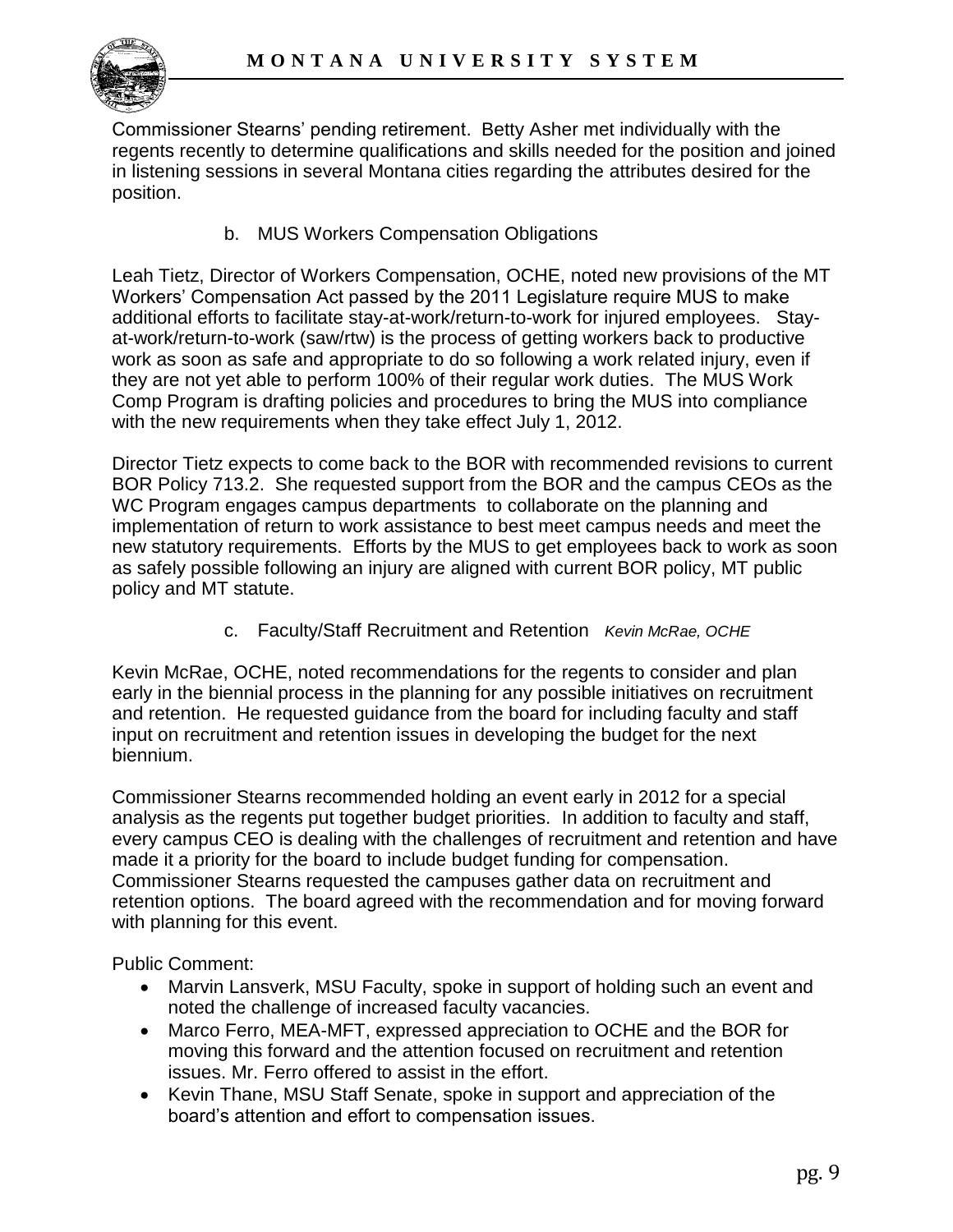

Regent Robinson will work with the commissioner's office to move this effort forward. Regent McLean requested having a student representative involved in this effort.

## **CONSENT**

#### Staff Items

- a. UM-Missoula *ITEM 153-1000-R1111*
- b. MSU-Billings *ITEM 149-2700-R1111*
- c. Professor Emeritus of Mathematical Sciences: Rick Billstein; UM-Missoula *ITEM 153-1003-R1111*
- d. Professor Emeritus of Health and Human Performance and Education: Sharon Dinkel Uhlig; UM-Missoula *ITEM 153-1004-R1111*
- e. Professor Emeritus of History: William E. Farr; UM-Missoula *ITEM 153- 1005-R1111*
- f. Professor Emeritus of Political Science: Louis D. Hayes; UM-Missoula *ITEM 153-1006-R1111*
- g. Professor Emeritus of Physics and Astronomy: James P. Jacobs; UM-Missoula *ITEM 153-1007-R1111*
- h. Professor Emeritus of Psychology: Lynne Koester; UM-Missoula *ITEM 153-1008-R1111*
- i. Regents Professor Emeritus of History: Paul Lauren; UM-Missoula *ITEM 153-1009-R1111*
- j. Professor Emeritus of Industrial Technology: Robert Shook; UM-Missoula *ITEM 153-1010-R1111*
- k. Professor Emeritus of Curriculum and Instruction: Rhea A. Ashmore; UM-Missoula *ITEM 153-1014-R1111*

#### Labor Agreements

- a. Montana State University Tenure-Track Faculty; OCHE *ITEM 153-108- R1111*
- b. Montana State University Non-Tenure-Track Faculty; OCHE *ITEM 153- 109-R1111*
- c. Montana State University Northern Faculty; OCHE *ITEM 153-110-R1111*

Kevin McRae explained the first two labor contracts (items a & b) are the new MSU contracts and noted that contract "c" , MSU-Northern Faculty, was not agreed upon, therefore, Item 153-110-R1111 is withdrawn from the agenda at this time.

Public Comment:

- Professor Sandy Osborn, MSU-Bozeman, spoke on the opportunity of the collective bargaining agreement process and gratitude for the efforts throughout the process.
- Kari Cargill, MSU Non-Tenured Faculty, spoke in appreciation of the collective bargaining agreement process.
- Marco Ferro, MEA-MFT, spoke in support and appreciation for the MUS efforts in collective bargaining on the MSU-Bozeman campus.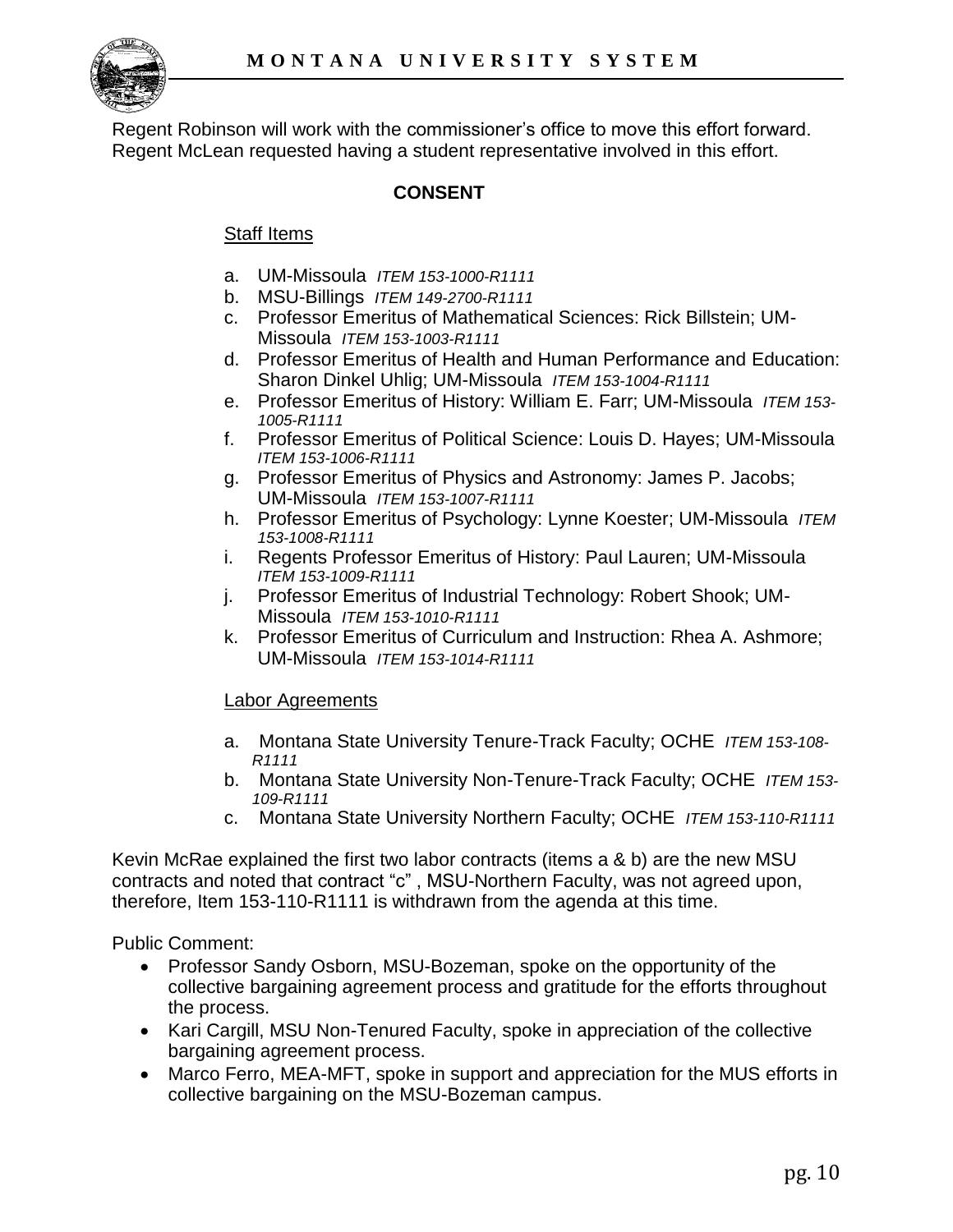

Regent Mclean moved approval of the consent agenda staff items a-k and labor agreements a-b (removal of c). Motion passed 7-0.

## **ACTION**

Appointment of Regents Professor: Richard Bridges; UM-Missoula *ITEM 153-1013-R1111* 

President Engstrom introduced Professor Richard Bridges, noting he is an outstanding professor and has excelled at every aspect of research, teaching, and service. Nomination for the appointment of Regents' Professor is a rare appointment reflecting rigorous review on several levels on the campus. President Engstrom urged approval of Professor Richard Bridges as regents' professor.

Regent Robinson moved approval of ITEM 153-1013-R1111. Motion passed 7-0.

Professor Bridges spoke in appreciation of the recognition, noting good leadership on the campus, blending good research with education, collaboration, communication, and working as a team.

Public Comment

 Blake Bjorson, ASMSU, spoke about ASMSU, student involvement, success and retention efforts, and a potential future BOR item, a future fee request to fund the MSU student newspaper, the Exponent.

## **TWO-YEAR EDUCATION and COMMUNITY COLLEGE COMMITTEE**

Deputy Commissioner John Cech recognized the upcoming departure of Dean Joe Schaffer, MSU-Great Falls COT, and his outstanding commitment and leadership. Dean Schaffer has announced his resignation from the position of Dean of MSU-Great Falls COT to accept a position in Wyoming.

#### **INFORMATION**

a. Update on Comprehensive Mission Committee

Deputy Commissioner Cech updated the board on extending the comprehensive twoyear mission to the colleges of technology and the next steps to create opportunities for citizens in Montana. He noted that headcount has more than doubled at the Montana colleges of technology over the past decade.

Deputy Commissioner Cech noted themes that emerged from listening sessions:

- Changing the organizational culture and the rebranding process are opportunities to promote COTs as affordable access to higher education.
- Expanding the comprehensive mission is important and includes university transfer, adult-friendly programming, flexible programming, and partnerships
- Funding, facility issues, and sustainability concerns.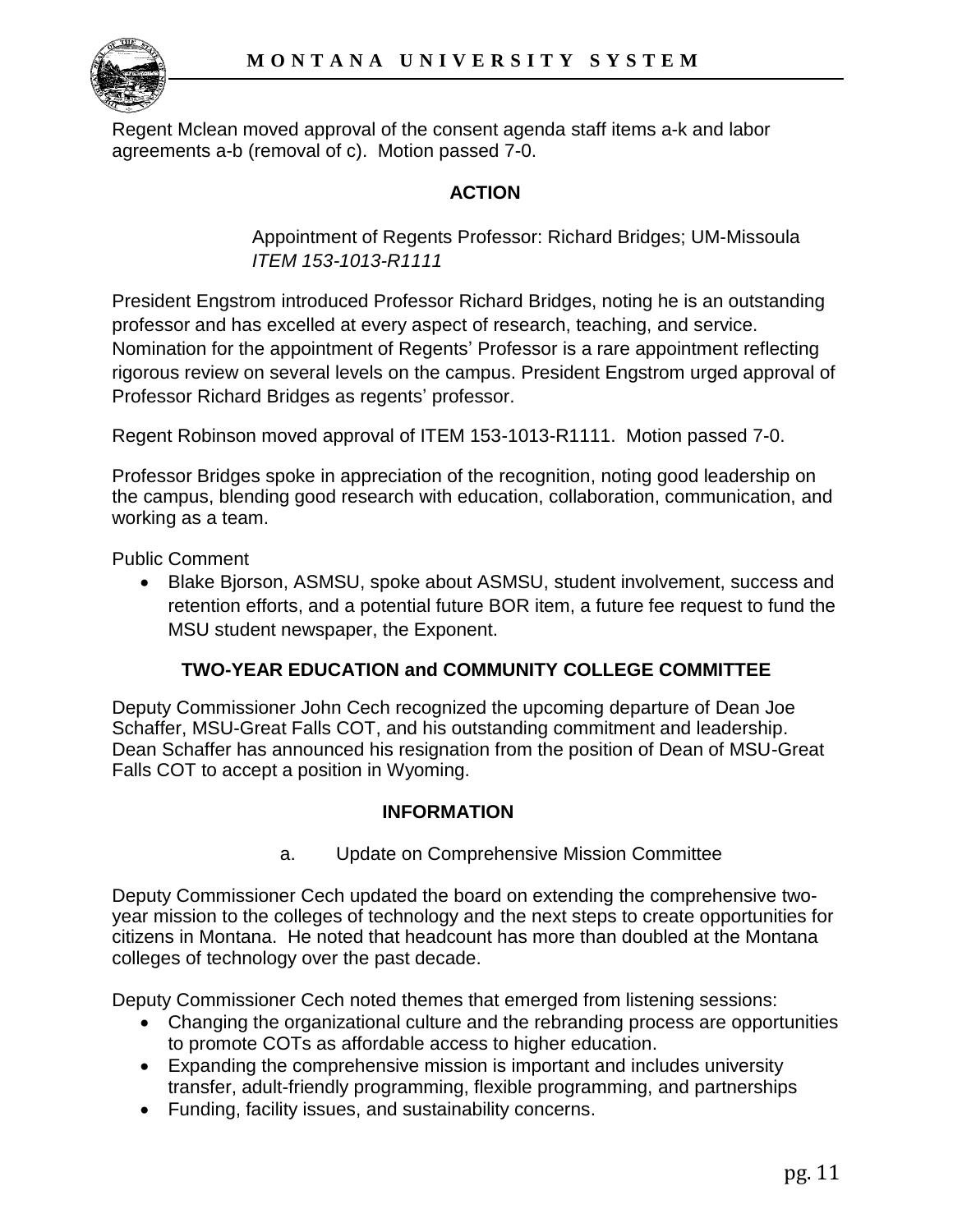

- Expanding services to support students, such as support services and outreach to veterans.
- Engaging business and industry.
- Embedded COTs have unique issues to address, such as coordination of services, university partnership; affiliation with the parent campus is important.
- Flexibility and responsiveness.
- K-12 coordination efforts in dual enrollment and addressing perceptions and misperceptions.

Dr. Cech noted he has been asked by Presidents Cruzado and Engstrom to expand Strategy #1 (extending the comprehensive two-year mission), to include: Gallatin College Programs, Bitterroot College Programs, MSU-Northern, and UM-Western. He said a retreat will be held in December at MSU-Bozeman which will focus on: 1) mission expansion; 2) rebranding; and 3) new naming ideas for the College of Technology. In addition, each of the COTs will present their draft campus plans for expanding the comprehensive two-year mission at their respective campuses.

Chancellor Rolf Groseth noted that the COT campuses are to bring an outline to the retreat summarizing where they are in terms of their plan of moving toward the comprehensive mission. They are to present these draft plans to the board in January 2012, followed by the presentation of final plans to the board in March 2012.

Steve York, OPI, spoke in appreciation of work with K-12, and noted the commitment of K-12 to work closely with the MUS on this.

Regent Robinson encouraged collaborating with the tribal colleges to expand the impact to all of Montana.

The two-year committee members demonstrated consensus for expanding Strategy #1 to include Gallatin College Programs, Bitterroot College Programs, MSU-Northern and UM-Western.

b. Discussion of Statewide Workforce Development Issues

Deputy Commissioner Cech addressed goal #2 of the BOR Strategic Plan regarding responsiveness to meet workforce needs in the state. He noted that enrollment at Montana's two-year colleges is still less than half of the national average. Dr. Cech gave a presentation focused on the population concentrations in Montana and the workforce needs from Western Montana to the Bakken Reserve in northeastern Montana. He noted that due to the natural resource development, northeastern Montana is experiencing a changing economy, increased workforce needs, challenges and opportunities.

Dr. Cech noted that workforce training needs to: be regionally-based and customized to the needs of area employers; well-designed and adaptive; inter-coordinated; workplaceoriented; life-long; offer flexible scheduling; offer on-line opportunities; and provide "stackable" credentials. He recommended bringing recommendations to BOR in March 2012, including identifying short and long-term needs and partnerships.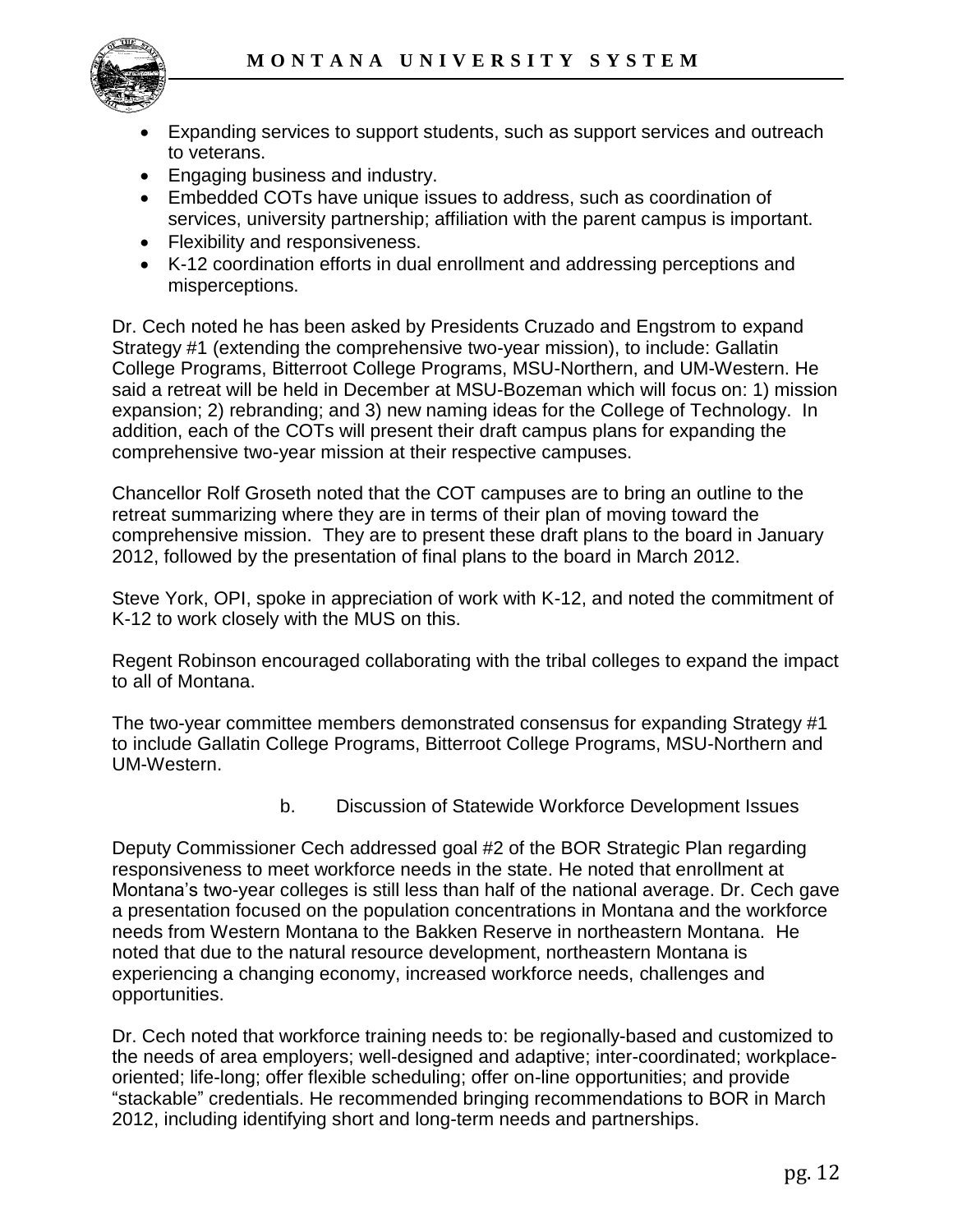

Commissioner Stearns recommended appointing a task force to meet the workforce needs in northeastern Montana, to be co-chaired by President Cruzado and Deputy Commissioner Cech. Other members of the task force will include, but not be limited to the MSU campuses, Pat Wise of the Office of the Governor, working together with MCC and DCC since they are physically close to this area, and tribal colleges. Dr. Stearns emphasized the tremendous need in northeastern Montana, noting that the area is in crisis mode, and therefore, this needs to be done collectively.

The board demonstrated consensus to work on this plan and to create a task force to address the workforce needs in northeast Montana.

Dean Bingham, UM Helena COT urged utilizing existing two-year resources to meet these needs.

Regent McLean suggested moving forward with the task force, and noted that involvement of the K-12 community is critical. She noted the need to respond with certificates and continue to develop pathways.

Panel: Community College Presidents

- *Goals, Plans, Challenges*
- *Workforce Development Issues*

Presidents Jane Karas, FVCC, Stefani Hicswa, MCC, and Jim Cargill, DCC, noted projects on their campuses including: business partners, degree audit development, advising and workforce efforts, and the needs in eastern Montana in response to the energy industry expansion.

Discussion followed focused on the action plan for DCC with respect to the site visit chaired by Deputy Commissioner Robinson:

- The plan/report has been shared with the DCC trustees, in addition to President Cargill.
- DCC recently provided a plan to OCHE in response to the specific areas of concern noted in the report sent to DCC.
- Concern was noted that some may be blaming many of the problems at the community colleges on the Banner program, most notably since extensive resources have been offered to MCC and DCC for implementation of Banner, in the form of extensive training provided, Legislative funding for Banner implementation, and OCHE support throughout the entire process.
- The need to work with DCC on fiscal control and responsiveness, Banner, and HR challenges.
- DCC cannot by itself meet the needs of Northeast Montana; therefore, Commissioner Stearns is appointing a task force, to be co-chaired by Deputy Commissioner John Cech and President Waded Cruzado, MSU.

The board looks forward to outcomes from DCC's action plan.

## **COMMITTEE REPORTS and ACTION**

#### a. **STAFF and COMPENSATION COMMITTEE REPORT**

All a*ction for this committee was taken during the committee meeting.*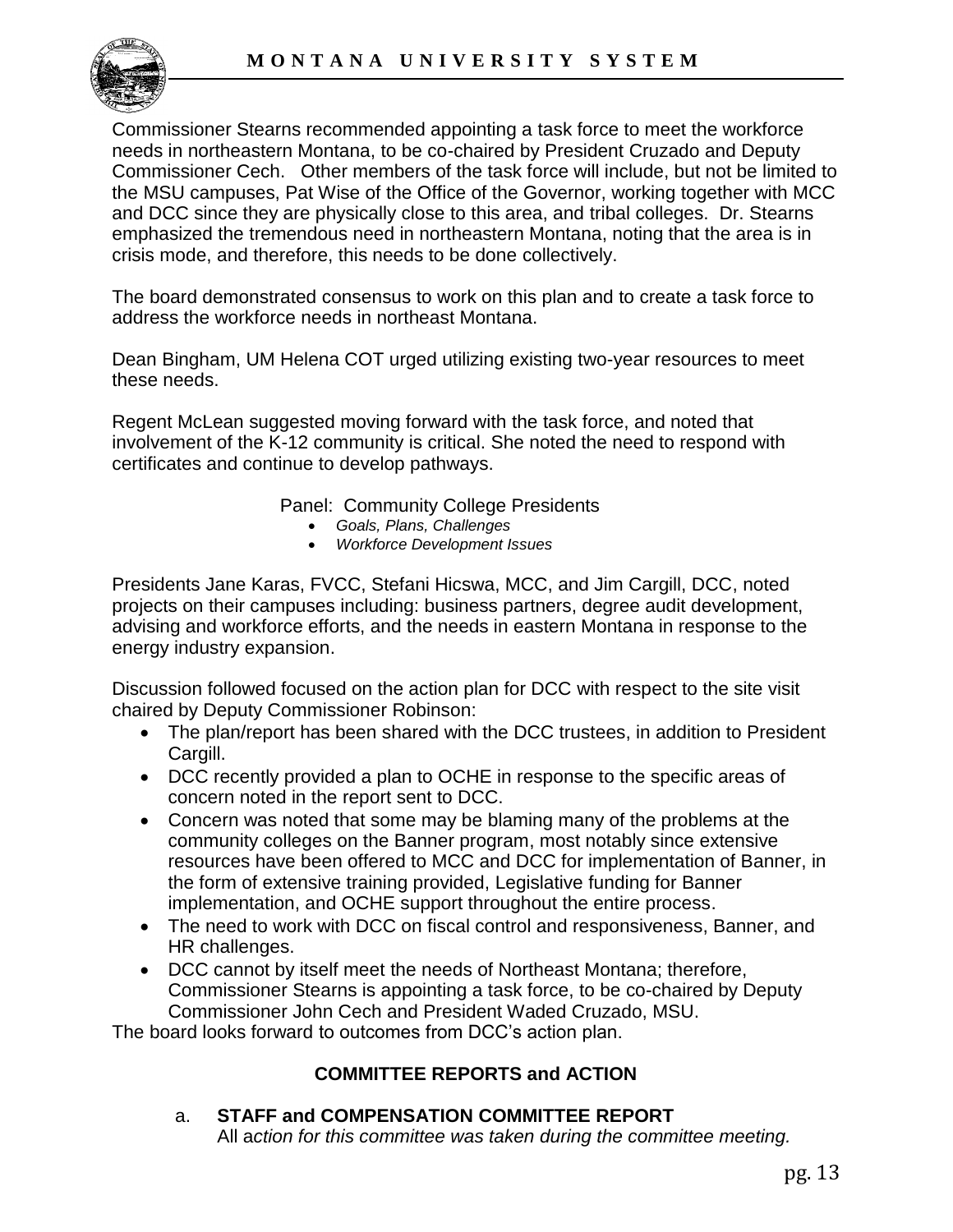

#### b. **ACADEMIC, RESEARCH, and STUDENT AFFAIRS COMMITTEE REPORT**

#### **ACTION**

a. Montana Institute on Ecosystems; OCHE *ITEM 153-103-R1111* 

Deputy Commissioner Moore noted that she added tribal to the item, per Regent Robinson's request. Regent Buchanan moved approval of ITEM 153-103-R1111. Motion passed 7-0.

b. Mission Change; MSU-Bozeman *ITEM 153-2006-R1111* 

Regent Buchanan moved approval of ITEM 153-2006-R111. Motion passed 7-0.

c. Resolution on Transferability; OCHE *ITEM 153-106-R1111*

Regent Buchanan moved approval of ITEM 153-106-R1111. Motion passed 7-0.

#### **CONSENT**

- a. Revision of BOR Policy 404 Indirect Cost (F & A); OCHE *ITEM 153-104-R1111*
- b. Level II items (from September submission)

Regent Barrett moved approval of consent items a & b. Motion passed 7-0.

The discussion on Information Item "h" was delayed due to lack of time. Deputy Commissioner Moore will work with the board and respond to MSU regarding the guidance from the board.

#### c. **ADMINISTRATION, BUGET, and AUDIT OVERSIGHT COMMITTEE REPORT**

#### **CONSENT**

- a. Approval Request of Short Term Loans for IT Infrastructure Replacement Plan; MSU-Bozeman *ITEM 153-2005-R1111*
- b. Authorization to Expend Student Computer Technology Fees; UM-Helena COT *ITEM 153-1901-R1111*
- c. Local Executive Board Appointments; OCHE *ITEM 153-105-R1111*
- d. Revision of Board of Regents Policy 217.1, Local Executive Boards; OCHE *ITEM 153-112-R1111*
- e. Horsemanship Lease Agreement; UM-Western *ITEM 153-1601-R1111*

Regent Mclean moved approval of items the consent agenda. Motion passed 7-0.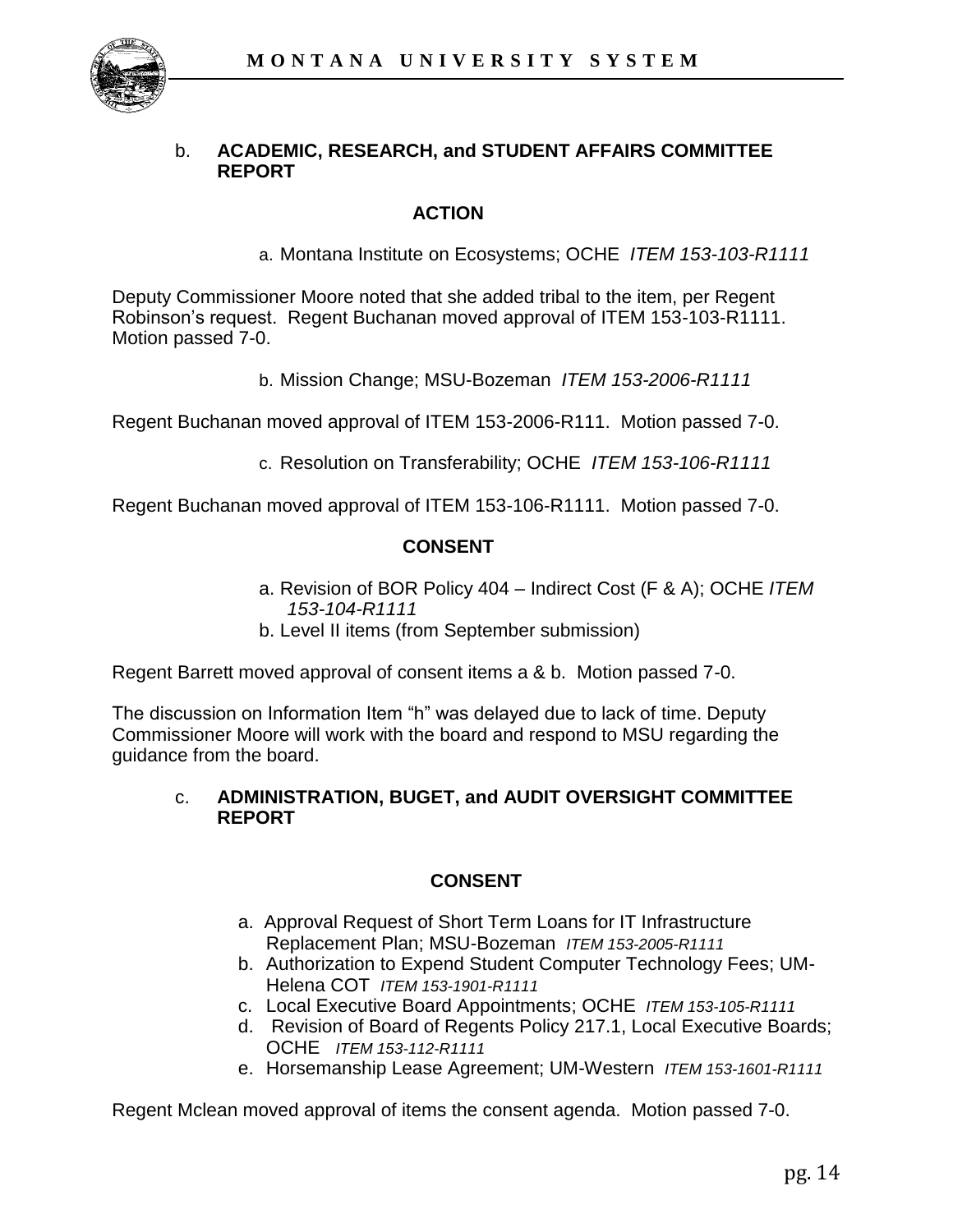

## **ACTION**

a. Design a New Academic Classroom and Office Building – College of Business; MSU-Bozeman *ITEM 153-2003-R1111*

President Cruzado introduced Mr. Jake Jabs, an MSU alum and successful businessman who donated \$25 million for the construction of a new College of Business building. President Cruzado urged support of Item 153-2003-R1111.

Mr. Jake Jabs addressed the board, noting the timing was right and provided an opportunity for him to help energize the college with this donation. Mr. Jabs wants the building to be state-of-the-art and wants to encourage other alumni to contribute.

Regent McLean moved approval of ITEM 153-2003-R1111. Motion passed 7-0.

b. Renovation of Wilson Hall Writing Center; MSU-Bozeman *ITEM 153- 2002-R1111*

Regent McLean moved approval of ITEM 153-2002-R1111. Motion passed 7-0.

c. Design and Construction of Museum of the Rockies Planetarium Upgrade; MSU-Bozeman *ITEM 153-2001-R1111*

Regent McLean moved approval of ITEM 153-2001-R1111. Motion passed 7-0.

d. Repair Mechanical & Electrical Systems in Student Union Building; MSU-Billings *ITEM 153-2701-R1111*

Regent McLean moved approval of ITEM 153-2701-R1111. Motion passed 7-0.

e. Curry Health Service Renovation; UM-Missoula *ITEM 153-1001-R1111*

Regent McLean moved approval of ITEM 153-1001-R1111. Motion passed 7-0.

f. Reorganization of MonTEC; UM-Missoula *ITEM 153-1011-R1111* 

Regent McLean moved approval of ITEM 153-1011-R1111. Motion passed 7-0.

g. Authorization to Name the University Theatre The George and Jane Dennison Theatre; UM-Missoula *ITEM 153-1012-R1111*

Regent McLean moved approval of ITEM 153-1012-R1111. Motion passed 7-0.

Public Comment:

Michael Dill, MSU-Bozeman student and ASMSU student lobbyist, commented on decreased funding from the past legislative session and urged continued proactive efforts with legislators for funding for higher education.

The meeting adjourned at 12:00 PM.